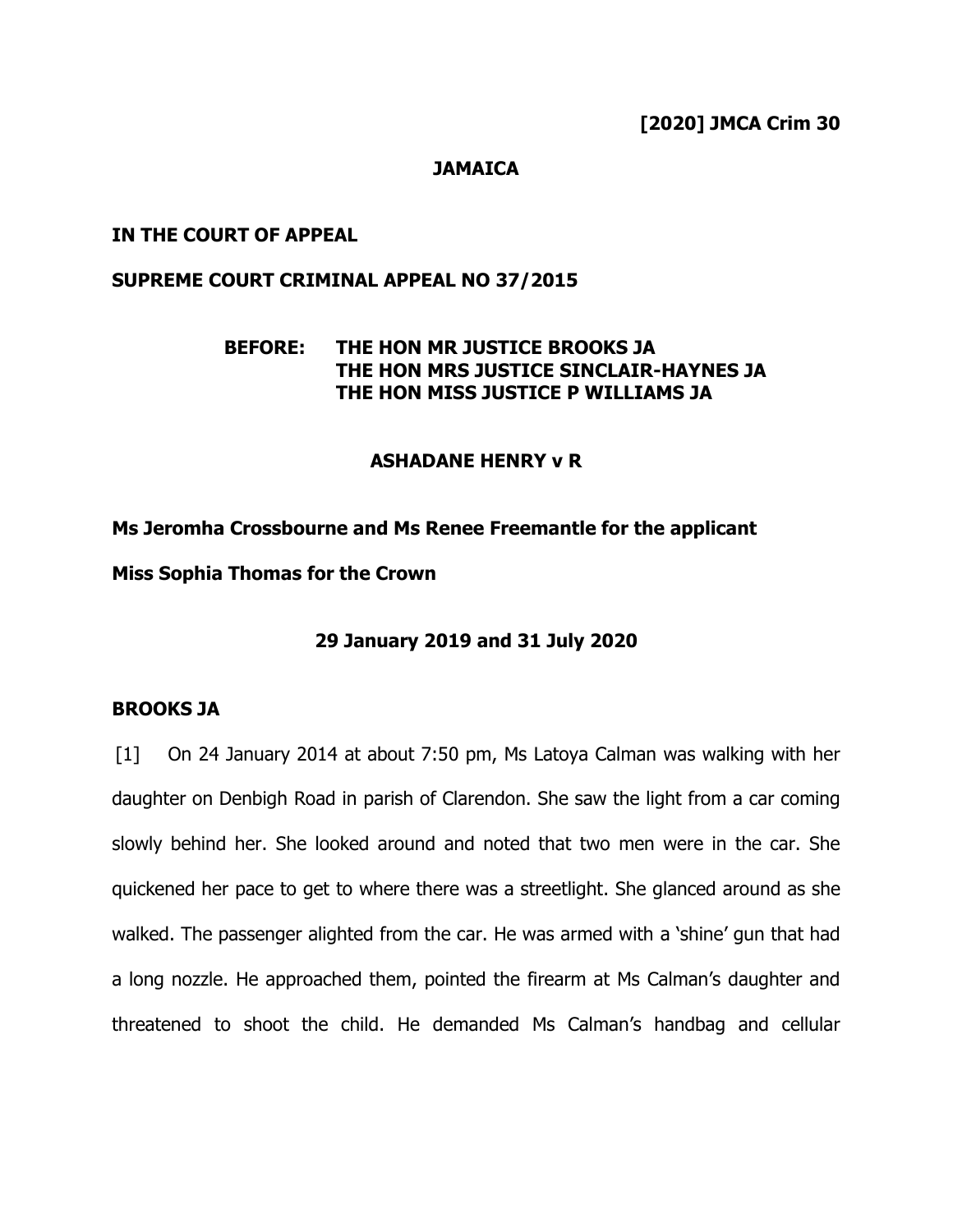telephone, and took them. He also tried to get her jewellery, but failed, after having difficulty getting the items off her.

[2] The car came up and went onto the right side of the road, opposite to where they were. It was a right hand drive vehicle. The male driver was therefore on the side that was away from Ms Calman. He leaned over to the passenger's side of the vehicle, beckoned to the gunman and told him to come. Ms Calman recognized the driver as someone whom she had known before for some 18 years. They had attended the same primary school, although she was ahead of him in school. She would also see him in the community where she lived.

[3] The gunman left her and went into the car. It drove away. Ms Calman was observant. She noted the make, colour and the registration number of the vehicle. She made a report to the police, informing the investigating officer of the details of the car.

[4] The police tracked down the vehicle using the information, which Ms Calman had provided. When they found, and approached it, a man, who was leaning against it, ran. The police quickly apprehended that person and took him into custody.

[5] The vehicle was one of a small fleet of cars used in a car-rental business. One of the operators of the business testified that that at the time of the robbery, the applicant, Mr Ashadane Henry, had had the vehicle on hire. In fact, the operator had delivered it to Mr Henry just about four hours before the time of the robbery. The vehicle was still on hire to Mr Henry when the police found it.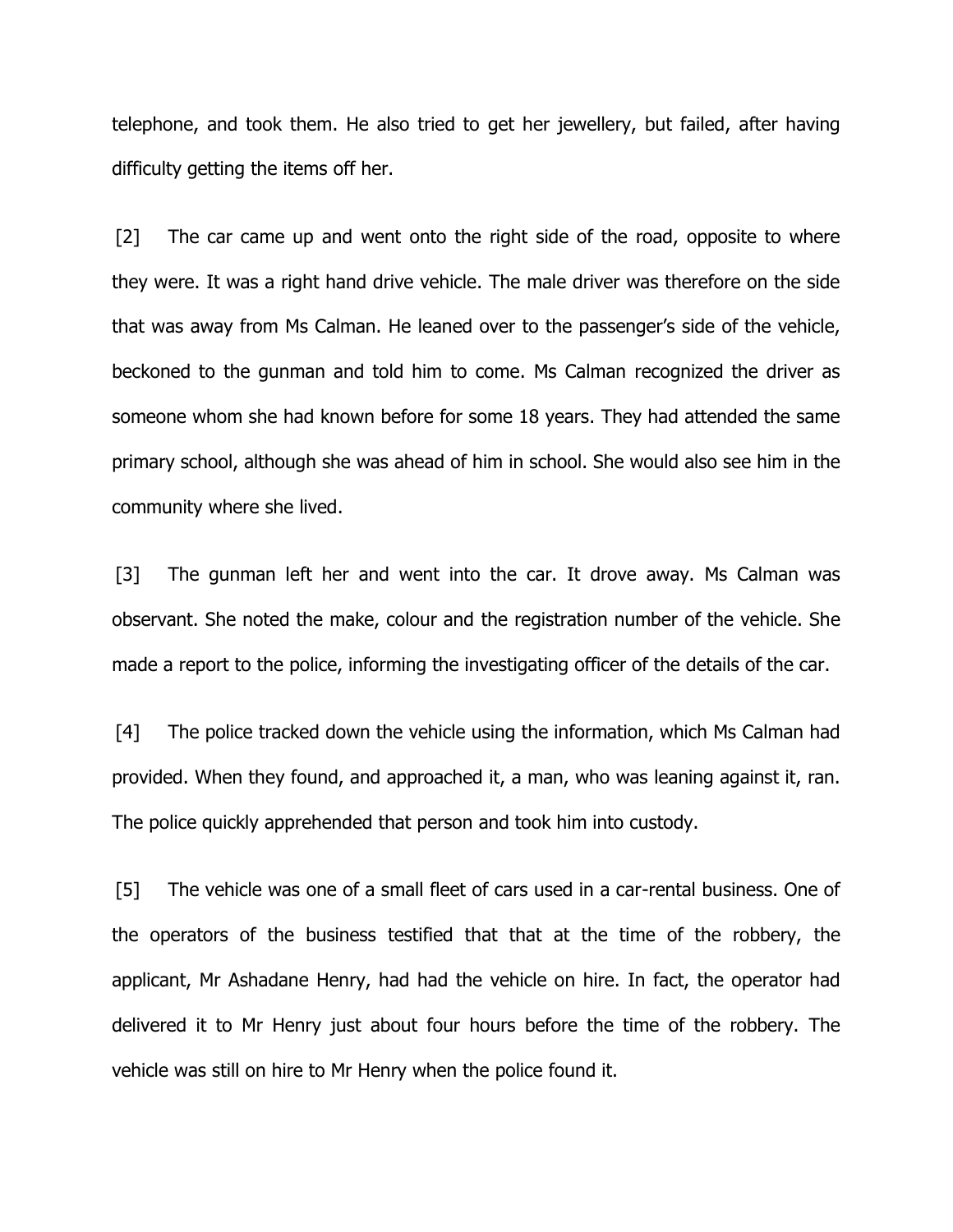[6] On 31 January 2014, Ms Calman attended an identification parade and there pointed out the man, whom the police saw at the car, as the man with the gun, who had robbed her. She attended another identification parade on 3 February 2014 and there pointed out Mr Henry as the driver of the car.

[7] Mr Henry was, however, the sole accused at his trial in the High Court Division of the Gun Court for the offences of illegal possession of a firearm and robbery with aggravation. He gave an unsworn statement in his defence. He said that at the time of the robbery he did not have the vehicle; he had loaned it out to someone. He said that he received a call informing him that the police had detained the vehicle and that it was at the police station. He said that he went to the police station with the owner to retrieve the vehicle but he was detained. Mr Henry did not say to whom he had lent the car. He said, however, that Ms Calman was telling a lie on him. He did not explain why she would do that.

[8] The learned trial judge heard the evidence without a jury. On 8 May 2015, he found Mr Henry guilty of the offences of illegal possession of a firearm and robbery with aggravation. He sentenced Mr Henry, on 19 June 2015, to serve 12 years imprisonment in respect of the former offence and 15 years imprisonment for the latter.

[9] A single judge of this court refused Mr Henry's application for leave to appeal against his convictions. The learned single judge, however, granted leave to appeal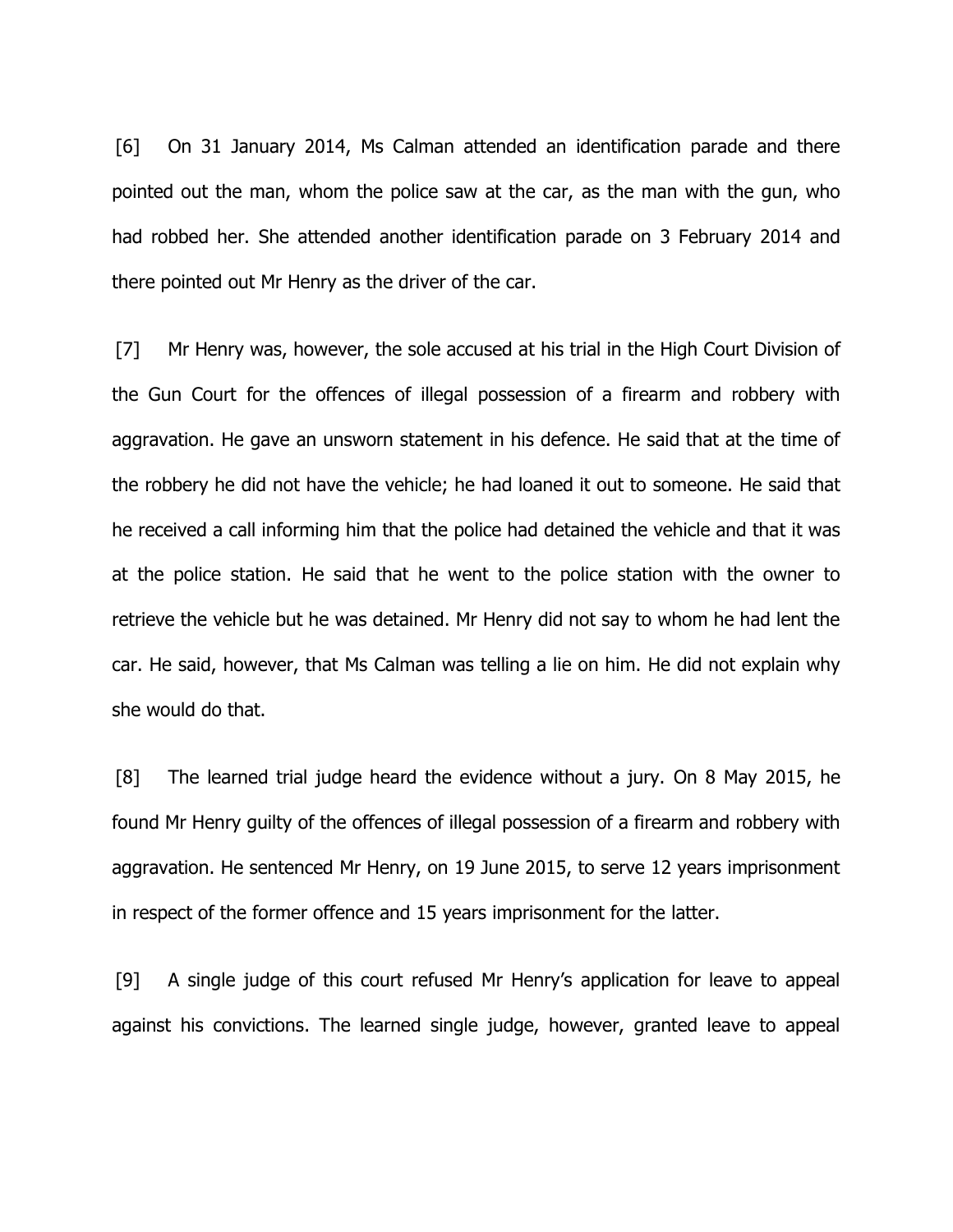against sentence. Mr Henry, in addition to pursuing the appeal against sentence, has renewed the application before the court, to appeal against the convictions.

[10] Ms Freemantle argued three grounds of appeal on Mr Henry's behalf. They are:

- "(a) The Learned Trial Judge erred in not upholding the no case submission made on behalf of [Mr Henry]
- (b) The Learned Trial Judge failed to adequately identify and examine the several issues related to visual identification;
- (c) The Learned Trial Judge failed to adequately assess the recognition evidence."

The grounds will be considered separately and in turn.

# **Ground (a) – The no case submission**

[11] Ms Freemantle submitted that the learned trial judge ignored the principles that govern the approach a trial judge should take on hearing a no-case submission, in cases of disputed visual identification. It was that error, learned counsel submitted, that led to the rejection of the no case submission that was made at Mr Henry's trial.

[12] On Ms Freemantle's submission, the evidence of visual identification, which the prosecution presented, was so poor that no tribunal of fact, properly directed, could have convicted on it. She submitted that the length of time, the time of night, the limited lighting, the unreliable evidence as to the distance for observing the driver, and the fright caused by the circumstances of the robbery, all led to a limited opportunity to see the driver of the vehicle. In addition to those factors that militated against the prosecution's case, learned counsel submitted, there was also Ms Calman's pointing out,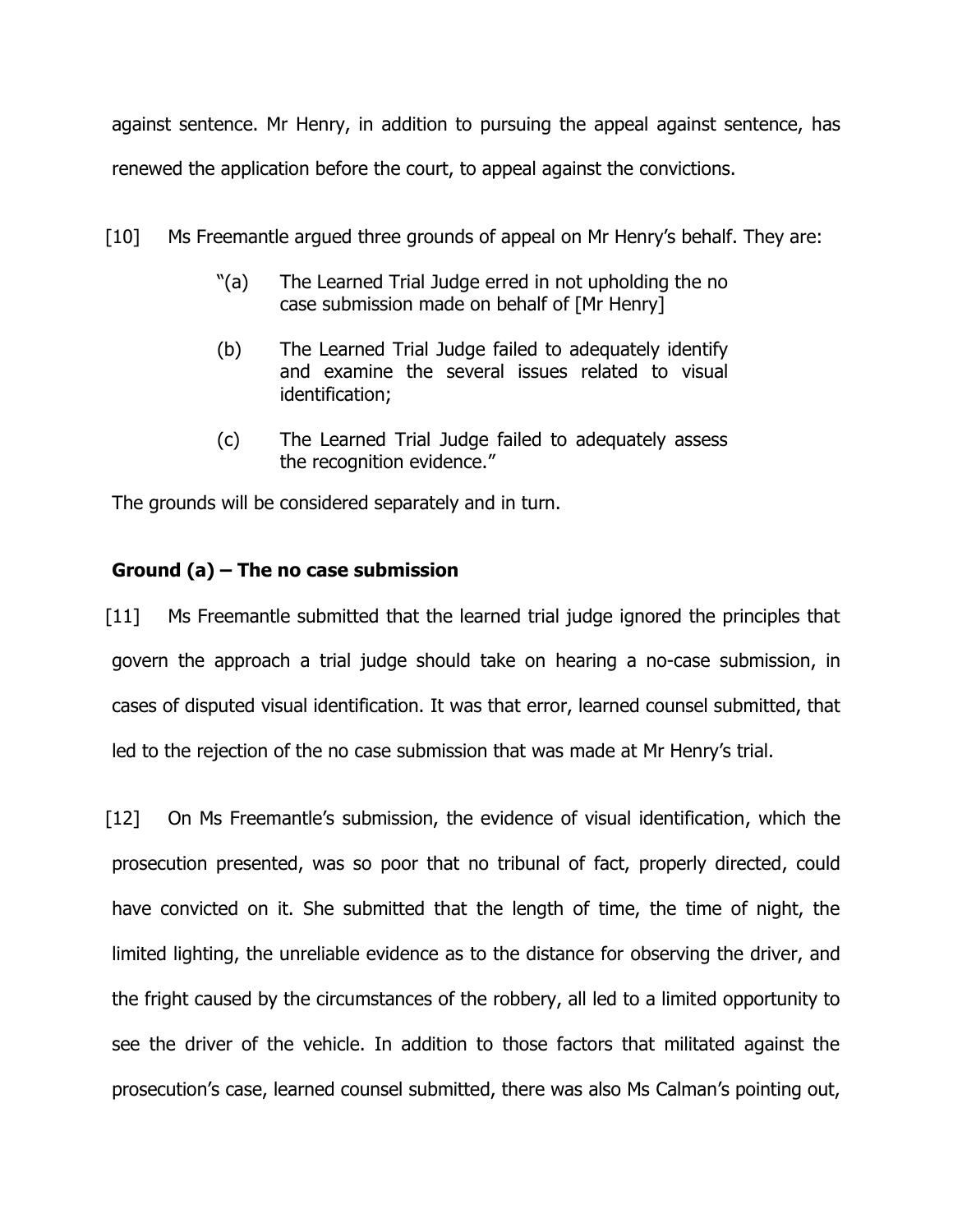on another identification parade, of a different person, as the driver. Learned counsel relied on the cases of **R v Turnbull and Another** [1977] QB 224; [1976] 3 WLR 445 and **Dwayne Knight v R** [2017] JMCA Crim 3, in support of her submissions.

[13] Miss Thomas, on behalf of the Crown, cited the cases of **R v Galbraith** [1981] 2 All ER 1060, **R v Turnbull and Another** and **Herbert Brown and Mario McCallum v R** (unreported), Court of Appeal, Jamaica, Supreme Court Criminal Appeal Nos 92 & 93/2006, judgment delivered 21 November 2008. She submitted that these cases show that the issue of credibility and reliability of the identification witness, is usually one for the jury at the trial.

[14] Learned counsel argued that the evidence concerning the sighting of the driver was such that, if believed, was sufficient for the tribunal of fact to be satisfied by Ms Calman's evidence that she saw and could recognise the driver. In such circumstances learned counsel argued, the learned trial judge was correct in rejecting the no case submission. She argued that Ms Calman had provided an explanation for pointing out someone else on one of the identification parades and, therefore, it was an issue of credibility for the consideration of the tribunal of fact. Miss Thomas also relied on **Separue Lee v R** [2014] JMCA Crim 12, in support of her submissions on these points.

#### Analysis

[15] Mesdames Freemantle and Thomas were not in disagreement in their respective submissions as to the relevant principles concerning no-case submissions in identification cases. The principles, which are supported by the cases that learned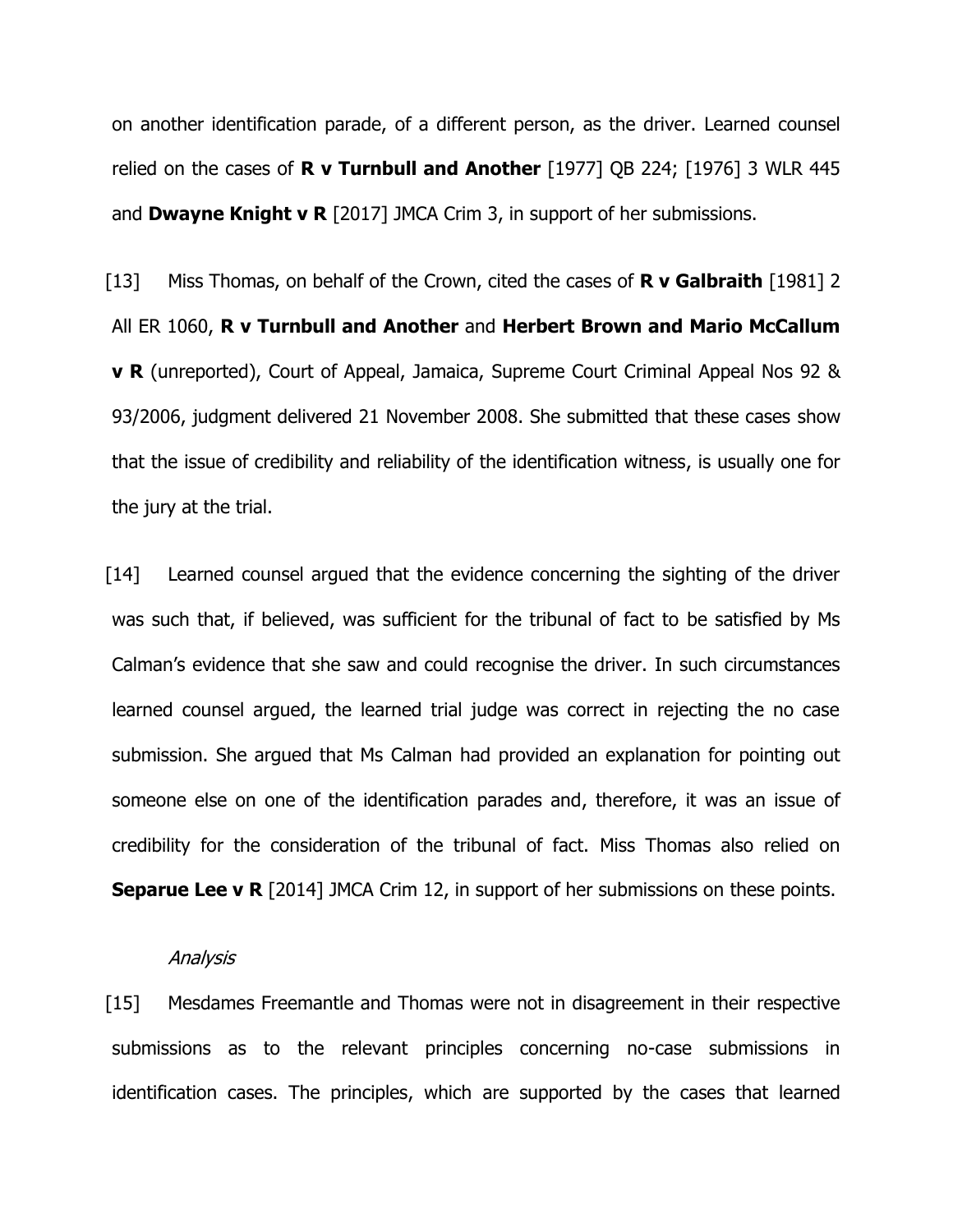counsel cited, are that ordinarily the issue of credibility of an identification witness is for the consideration of the tribunal of fact. Where, however, the evidence concerning the sighting of the offender is such that the sighting amounts to a fleeting glance or even a longer time in difficult circumstances, the trial judge should accede to the submission of no case to answer.

[16] In this case, it cannot be said that this was a fleeting glance, or one so affected by the trauma of the moment, to have prevented a reliable observation of the driver of the car. The evidence that the prosecution led, showed ample time and opportunity for Ms Calman to recognise the driver of the getaway car. The relevant evidence, in summary, was as follows:

#### Lighting:

Although it was night, Ms Calman said that the streetlight that she strove to go under was directly above the car and the windscreen was clear, allowing her to see the driver's face. The streetlight was 15 feet away from where she stood. She said that there was also a bar nearby, with a big bulb, which was turned to the road. That bulb, she said, gave a bright light. The headlights on the car were also on. Distance:

Ms Calman said that the vehicle came within 6–7 feet behind her as she looked around at it. At one point, it was only 5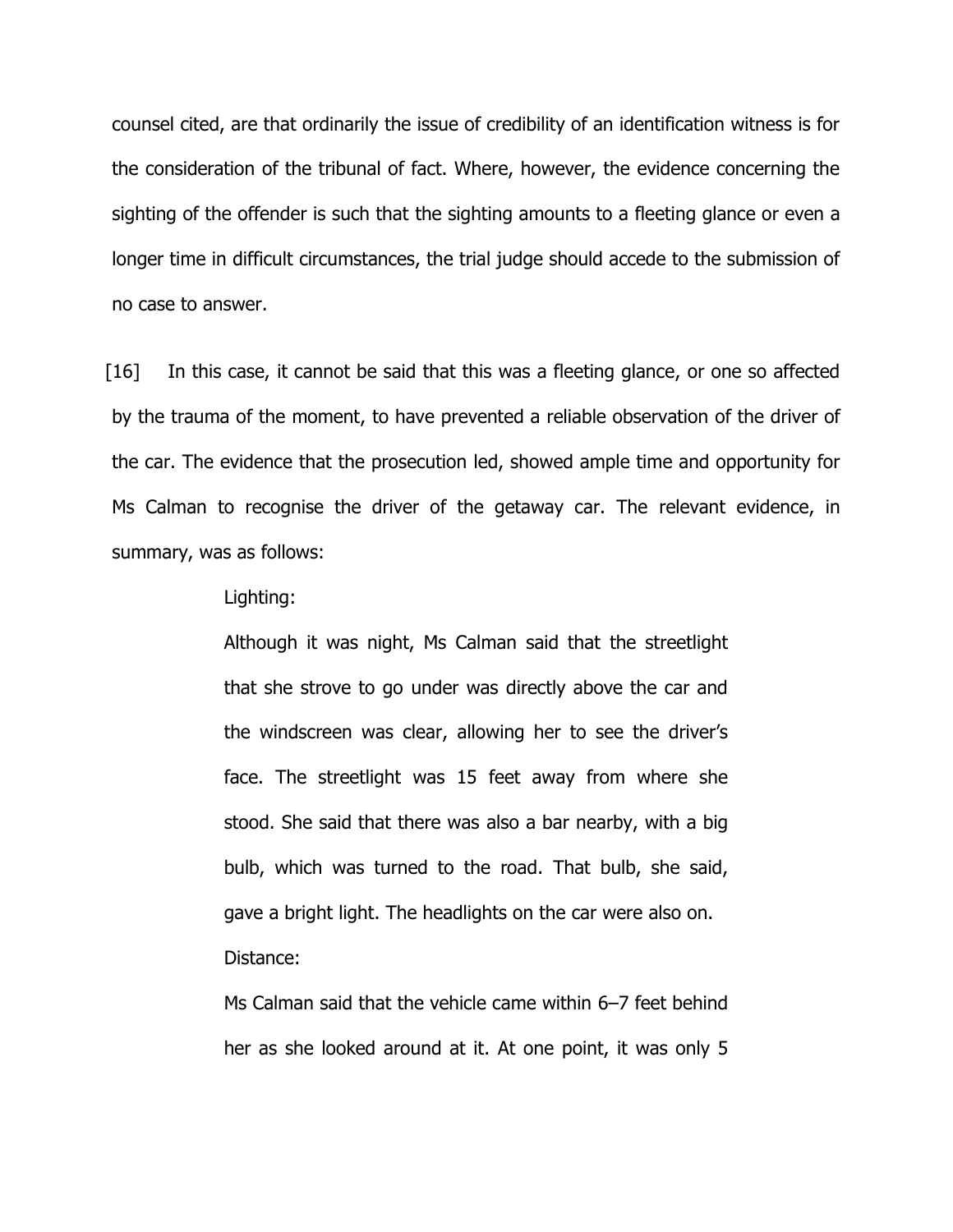feet away from her. It was about 10-15 feet away when it stopped on the opposite side of the road.

Time for observing:

The estimate of 10 minutes, given by Ms Calman as the time that the incident lasted, at best, could only be described as unrealistic. Based on her description of the incident, it could not have lasted as long as she had testified, but certainly was long enough to view the perpetrators. She also stated that she was able to see the driver's face for four minutes. Although that span of time is also unlikely (the learned trial judge held that it would be at least five seconds), that evidence, at the stage of a no case submission, must have been considered long enough for a reliable viewing of the driver.

Method of identification:

She said that she saw the front part of the face of the driver clearly. She saw his hairstyle. He had nothing covering his face and he was facing her. She recognised him as someone she knew before by name and she had seen him at close quarters during the very month in which the robbery took place.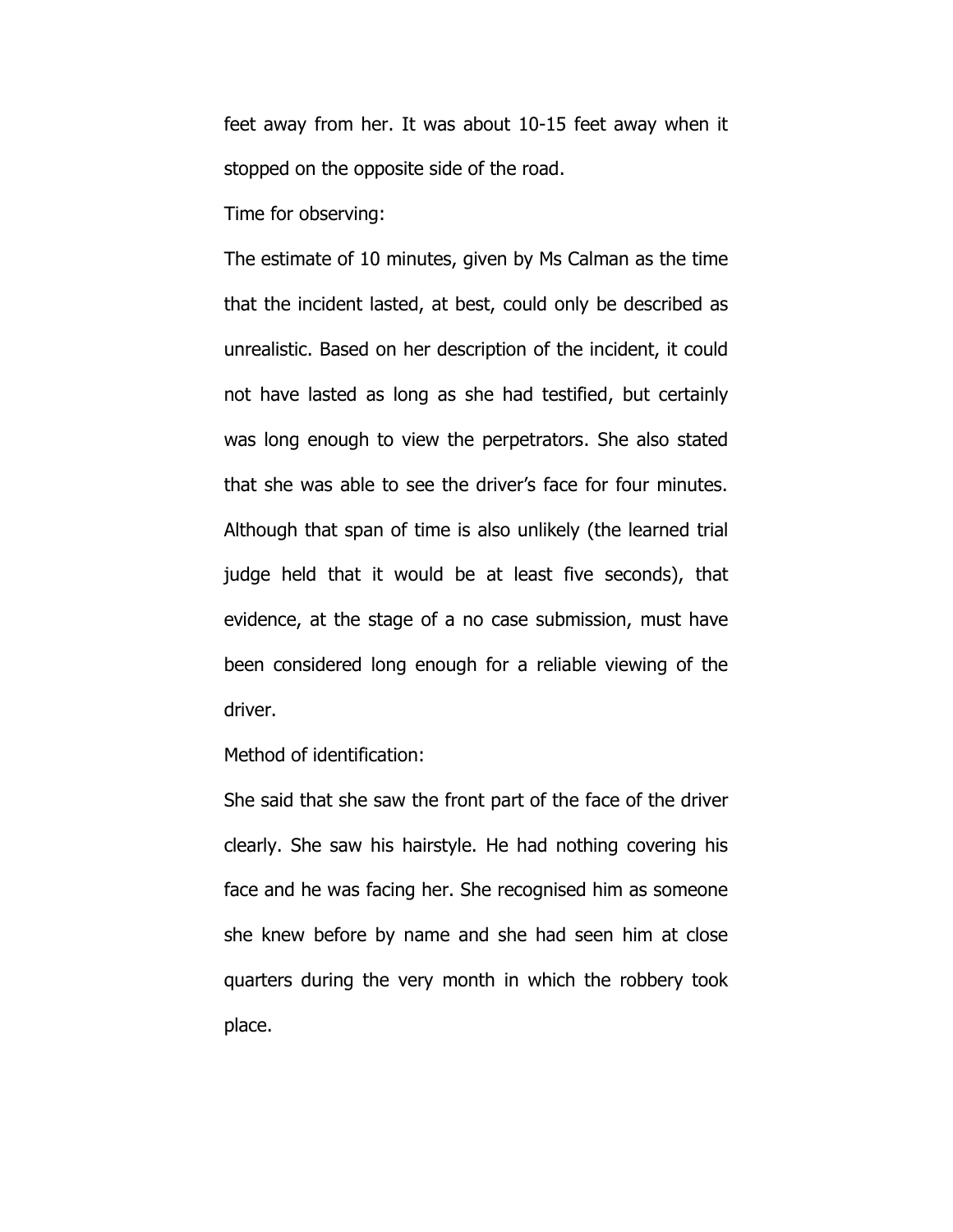Weaknesses in the identification:

Ms Calman said that she was frightened and upset during the incident. The gunman was pointing the firearm at her daughter. Her daughter was crying at one stage. It could have been distracting. The fact that she pointed out someone else at the identification parade as being the driver is also a significant weakness in the identification evidence.

[17] Miss Freemantle also complained that there were discrepancies in Ms Calman's evidence concerning the distances from which she made her various sightings. Ms Calman pointed out various distances in the courtroom and counsel who were present ascribed estimated measurements in most cases. The learned trial judge indicated that he took into account the distances pointed out. The discrepancies, such as there were, were not such that the prosecution's case could not withstand scrutiny. It was a matter for the tribunal of fact to analyse the evidence and the discrepancies, and to determine what it believed.

[18] The issue of Ms Calman's pointing out of another person, on a different identification parade, is next for consideration under this ground. The police held four identification parades. They held three on 31 January 2014, and a fourth on 3 February 2014. She pointed out someone on the first identification parade as the gunman, who had robbed her. She did not point out anyone on the second parade. On the third parade, she pointed out a volunteer as being the driver of the vehicle. Mr Henry was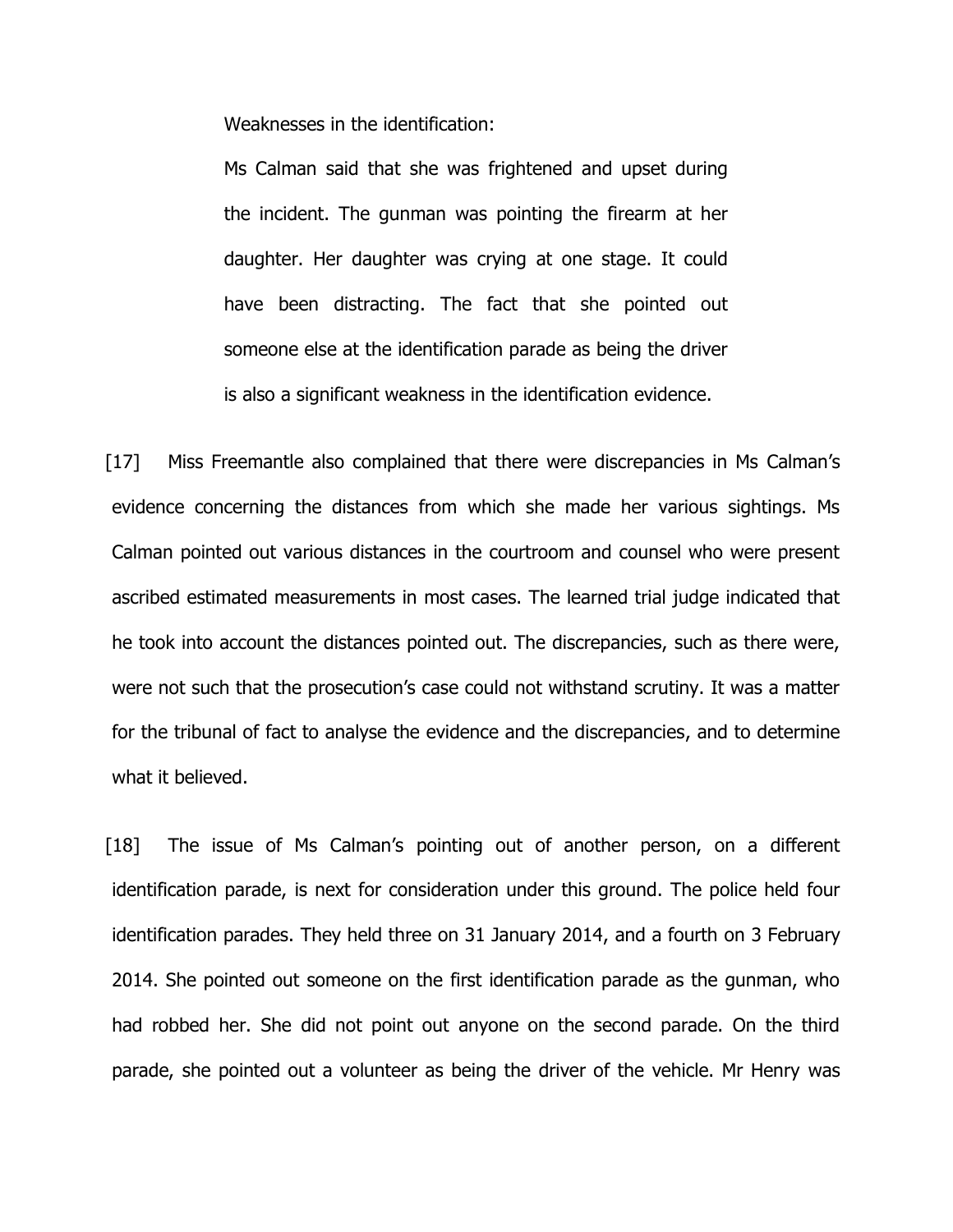not on any of those three parades. He was, however, the suspect on the fourth parade, when she pointed him out as being the driver of the vehicle.

[19] She explained her incorrect identification of the volunteer. She said the men on the parade had their heads tied and held them down. She said that she asked for the headdress of one to be removed. Out of frustration, she said, she pointed him out. She testified that she knew that he was not the person. When asked to explain why she pointed out that person she said:

> "Because I got frustrated knowing that when I came on the one before I asked him why the person's head was tied and on this one again it had repeated so I just got frustrated." (Page 77 of the transcript)

[20] She is recorded at page 78 of the transcript as further explaining that frustration:

"I was basically annoyed of [sic] the fact that when I went in there I asked the question already why the head was tied and I didn't get the chance to point out the person and then I come back again and the same thing repeated again, is like I just got frustrated and wanted to come out of the room."

[21] Importantly, she testified that as soon as she was excused from the identification parade, and had exited the room, she saw a police officer, Inspector Norman, and explained the situation to him. He testified that she spoke to him, told him of her frustration and admitted that she had pointed out the wrong person on the third parade. He said that she seemed upset at the time.

[22] This incorrect identification by Ms Calman did not prevent the learned trial judge from finding that the issue of identification was one for the consideration of the tribunal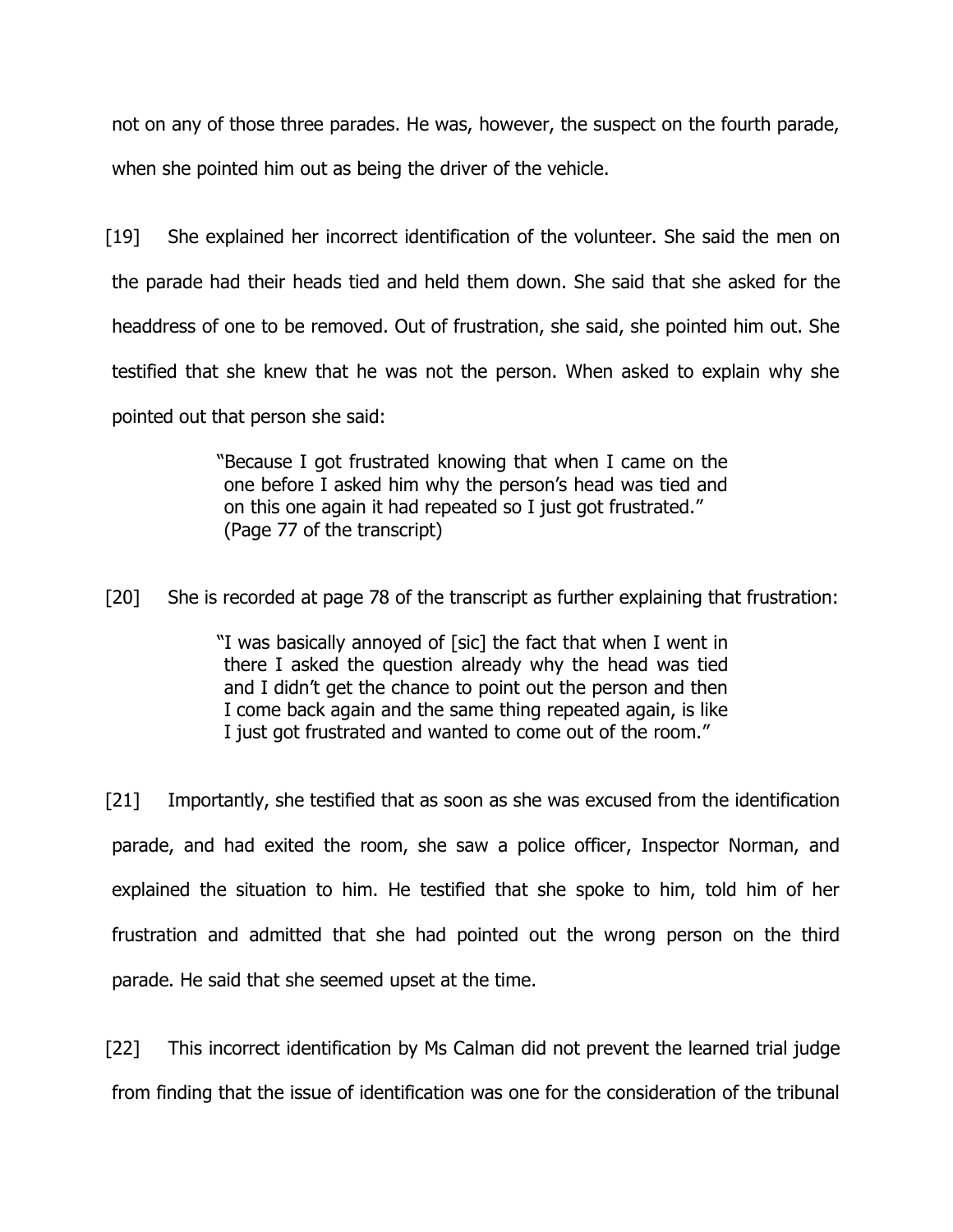of fact to determine. Included in that issue is whether her explanation, about pointing out the wrong persons, was credible. In **R v George Robert Creamer** (1985) 80 Cr App Rep 248, the Court of Appeal of England held that the reliability of the opportunity to identify the perpetrator and the witness' explanation for not pointing him out on the identification parade, were matters for the consideration of the jury.

[23] In **Creamer**, an eyewitness failed to point out anyone on an identification parade. She testified that as soon as she left the parade she told the investigating officer that the person was in fact on the parade. She told the investigator the suspect's position in the line-up and stated that he had stared at her. She was allowed to point out Mr Creamer in court, as the perpetrator of the crime. The Court of Appeal of England stated that the whole issue:

> "…was correctly crystallised by the learned recorder when he said to the jury…that the question that they had to ask themselves was: 'Are we satisfied so that we are sure of what she is saying when she comes out of the room being correct and that she is in fact identifying this defendant as that person?'" (See page 252 of the report)

The court went further to say at page 253 of the report:

"It appears to us that provided the opportunity for identification of a suspect was not so poor that the case has, on that account, to be withdrawn from the jury, there is no reason why the jury should not be invited to consider (as they were) whether the defendant was in fact identified by the witness following the identification parade.…"

The principle that this was an issue for the tribunal of fact was adopted by this court in

**Dwight Gayle v R** [2018] JMCA Crim 34.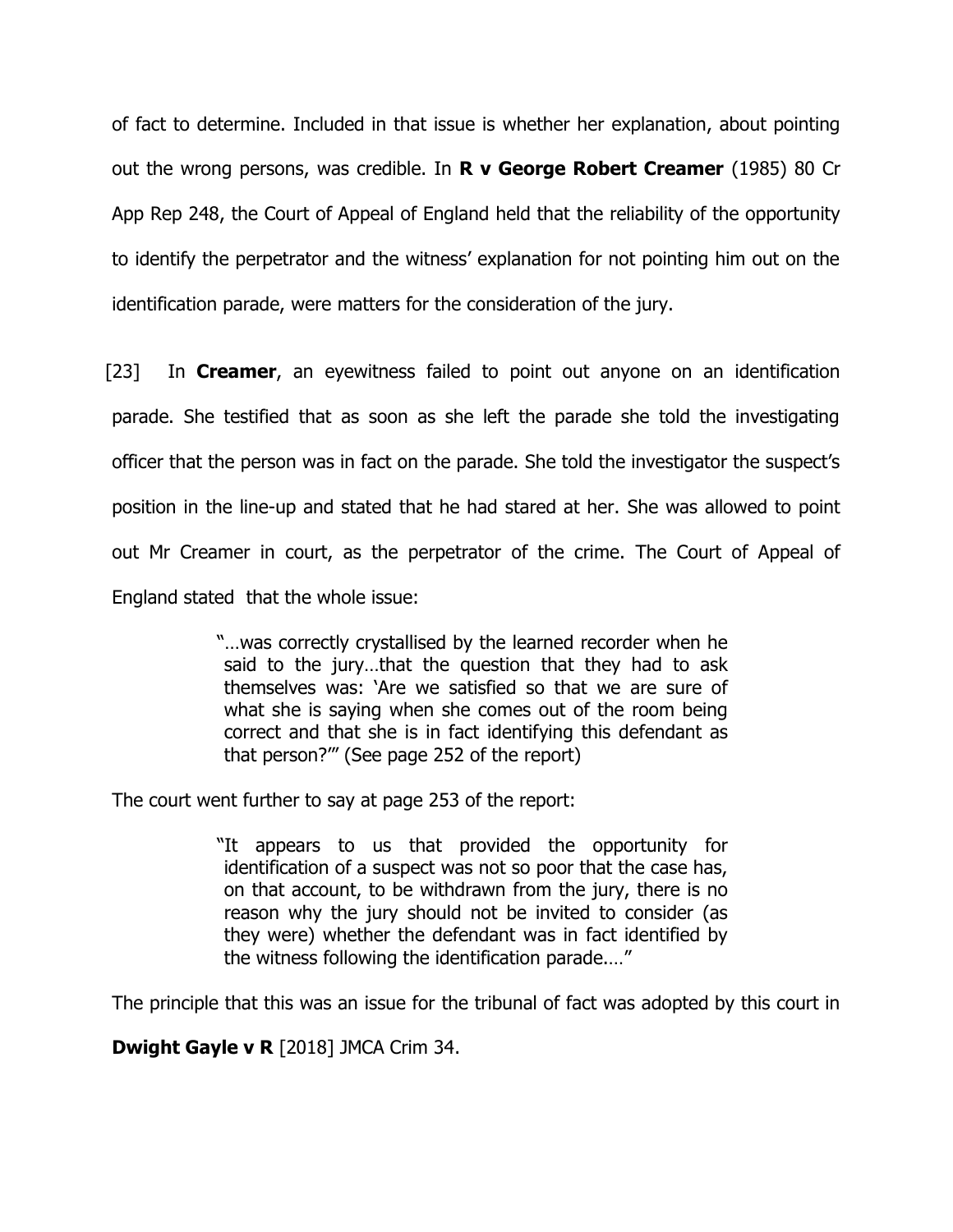[24] Although the circumstances of the present case are different, the principle derived from **Creamer** is applicable. It was for the tribunal of fact to decide whether Ms Calman's testimony concerning the observation of the driver, and her reason for pointing out the wrong person on the identification parade, was reliable.

[25] Based on the above analysis, the learned trial judge's decision to reject the no case submission cannot be faulted.

# **Ground (b) – The issues related to visual identification**

[26] Miss Freemantle's approach to this ground was to seek to poke holes in the prosecution's case and argue that the learned trial judge did not consider those flaws. She said that the learned trial judge:

- a. did not adequately consider weaknesses in the visual identification evidence;
- b. was wrong to have accepted that there was adequate time to view the face of the driver, even if it was for five seconds;
- c. failed to give weight to Ms Calman's incorrect identification of a volunteer on one of the identification parade;
- d. failed to appreciate that the identification evidence was "wholly insufficient";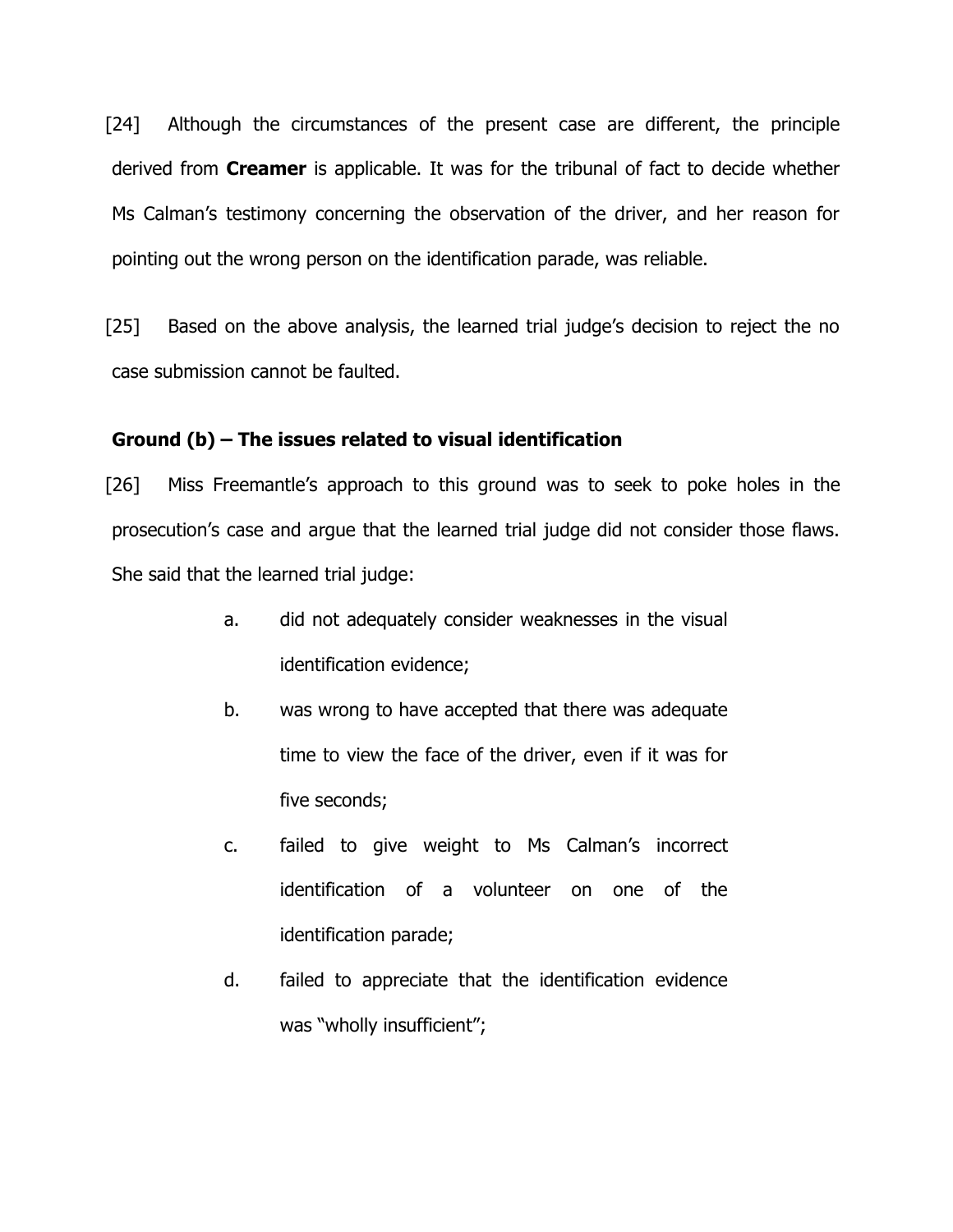- e. ascribed disproportionate weight to the fact that Mr Henry had the vehicle on rental at the time of the robbery;
- f. improperly rejected Mr Henry's statement that at the time of the robbery, the vehicle was out on loan.

[27] Learned counsel is not on good ground with these submissions. This court has accepted the principle that it is not sufficient for an appellant to show that the difficulties with the prosecution's case were such that there should have been a finding in his favour. He, instead, "must show that the verdict is so against the weight of the evidence as to be unreasonable and insupportable" (see the headnote of **R v Joseph Lao** (1973) 12 JLR 1238).

- [28] In the present case, the learned trial judge:
	- a. considered the evidence of all the prosecution witnesses;
	- b. identified the various inconsistencies in Ms Calman's case and the discrepancies between her testimony and that of Inspector Norman;
	- c. gave himself the warning about relying on visual identification and considered the identification evidence in that context;
	- d. considered the defence; and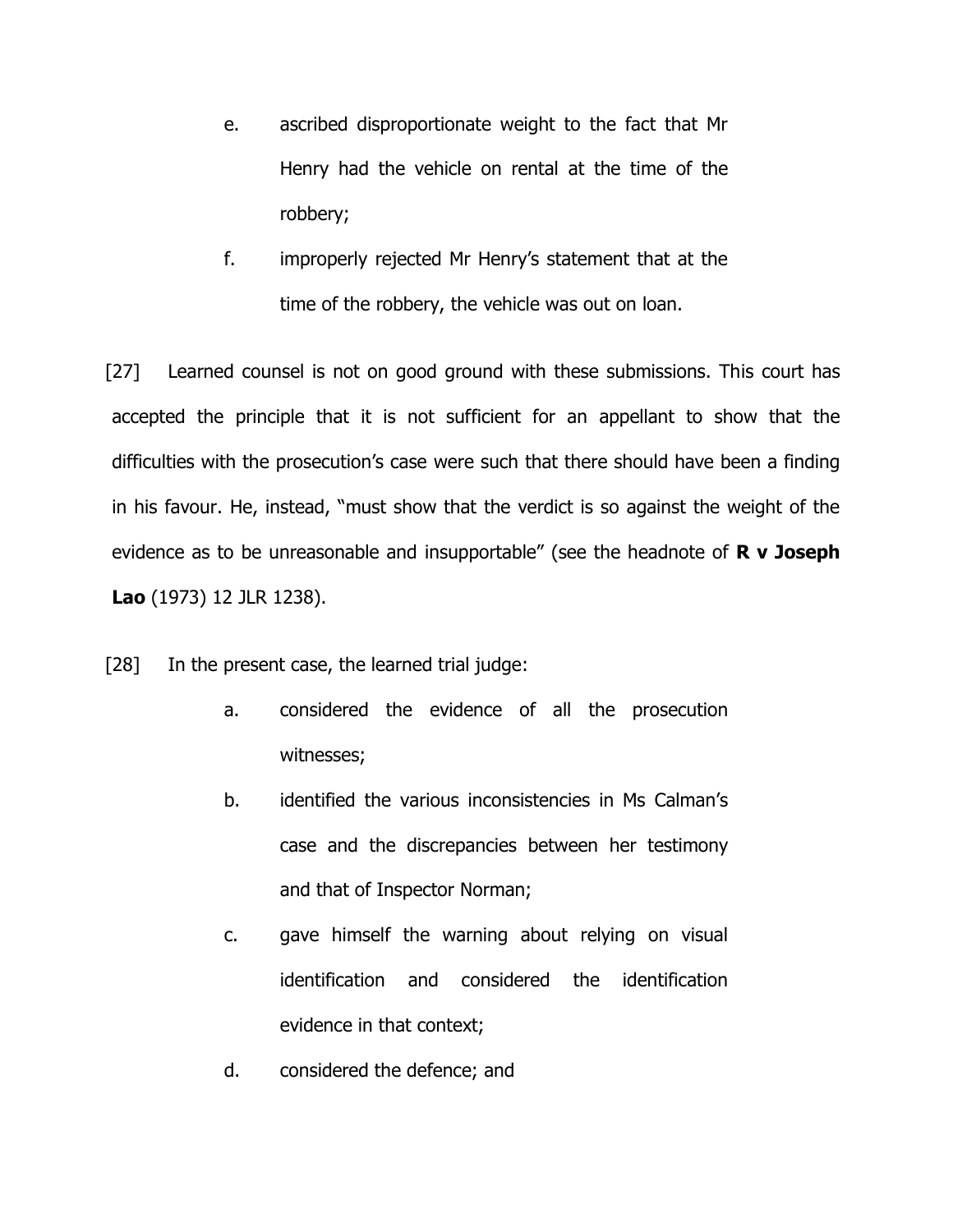- e. made specific findings of fact:
	- i. accepting Ms Calman as a forthright and honest witness;
	- ii. preferring Inspector Norman's evidence to hers, where they conflicted;
	- iii. accepting that the car being in Mr Henry's possession and Ms Calman's identification of him was not a coincidence; and
	- iv. accepting that Mr Henry was acting in concert with the armed robber and did not disassociate himself from that person when the offence was being committed against Ms Calman.

Based on that reasoning, the submissions in respect of this ground must fail.

# **Ground (c) – The treatment of the recognition evidence**

[29] Miss Freemantle's submissions for this ground suffer from the same flaw that afflicted those in ground (b), namely, that the view of the case from the appellant's perspective does not mean that the learned trial judge's findings of fact were unreasonable and unsupportable.

[30] Learned counsel argued that Ms Calman's evidence, that she knew Mr Henry before the date of the robbery, was based on knowledge of him as a child in school. Miss Freemantle submitted that Ms Calman's evidence that she saw Mr Henry once in a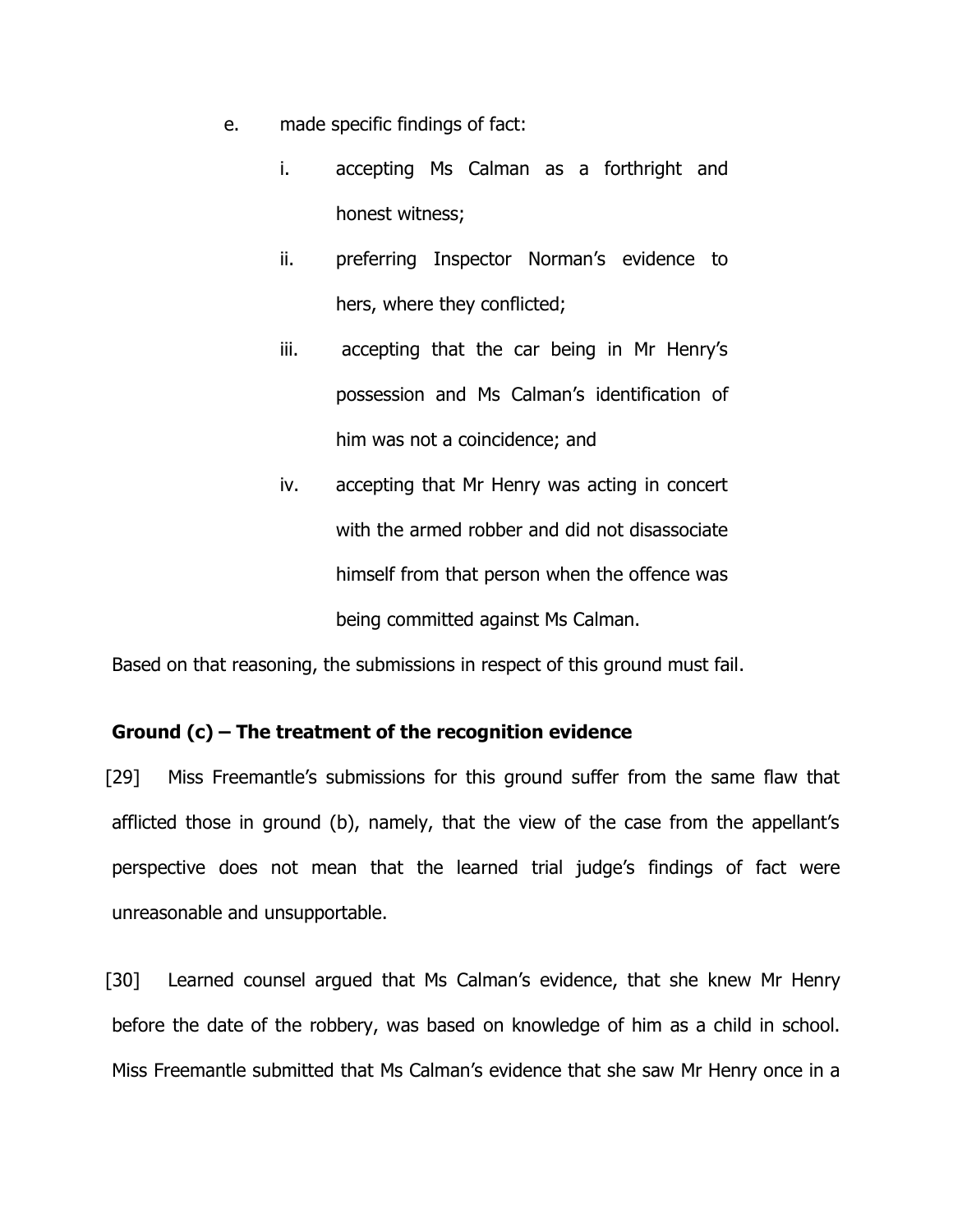taxi in the same month of the robbery, was not sufficient to support a finding that she would recognise him if she saw him.

[31] Importantly, learned counsel submitted, Ms Calman's admitted in her testimony that she told the police that the driver of the car "resembles Dujon", the nickname, by which she knew Mr Henry. Ms Freemantle submitted that when those issues are considered in the context of a brief sighting in difficult circumstances, the quality of the identification evidence was wholly insufficient to support a conviction.

[32] Ms Thomas supported the learned trial judge's approach to the issue of recognition. She submitted that Ms Calman's prompt pointing out of Mr Henry on the identification parade, was support for her testimony that she knew him before.

[33] As mentioned in the discussion in ground (b), there was nothing in the findings of fact by the learned trial judge, which could be said to be unreasonable or unsupportable. It cannot be ignored that, despite being frightened and angry at being robbed, Ms Calman was observant. She noted the particulars of the vehicle, which proved to be accurate. The learned trial judge found Ms Calman to be forthright and honest, although he preferred the evidence of Inspector Norman, where the inspector's evidence differed from Ms Calman. He found that Ms Calman's identification of Mr Henry and the car at the time of the robbery, and that Mr Henry was the person in charge of the car at the material time, was not a co-incidence. It cannot be said that the learned trial judge's findings are so against the weight of the evidence as to be unreasonable and insupportable. Consequently, the conviction should stand.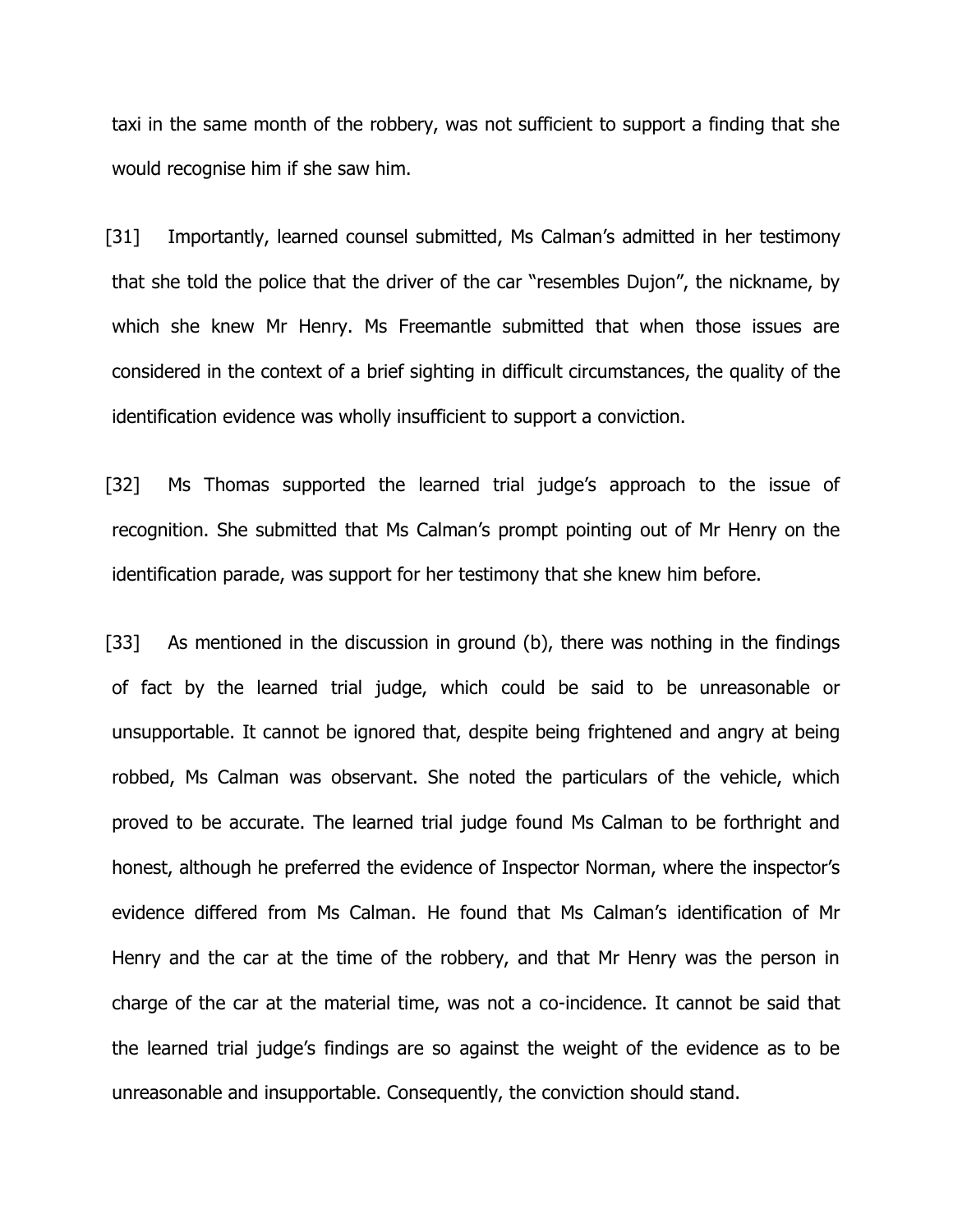#### **Sentence**

#### **Submissions**

[34] Mr Henry was given leave to appeal against the sentences that the learned trial judge imposed. The learned single judge took the view that, as the learned trial judge did not mention the, now expected, starting point, range of sentences, and the reasoning that went into the sentences imposed, the sentences should be reviewed by the court.

[35] Miss Freemantle, in supporting the complaint against sentence, relied on the fact that Mr Henry had no previous convictions and that he received a positive community report. She submitted that he was a person who was capable of rehabilitation.

[36] Learned counsel argued that there was no mandatory minimum, but accepted that the usual range for the offence of robbery was 10-15 years imprisonment. She argued that Mr Henry did not deserve the higher end of the scale, given his absence of any previous convictions. She submitted that a sentence of 10 years would have been more appropriate for both offences.

[37] Miss Thomas conducted a helpful analysis of sentences imposed in similar cases of robbery with aggravation using a firearm. She concluded that the sentence of 15 years, imposed in this case, for the robbery, was consistent with the previously decided cases. She argued, however, that given Mr Henry's previous good character, a sentence of 10 years imprisonment would be more appropriate for the firearm offence. Learned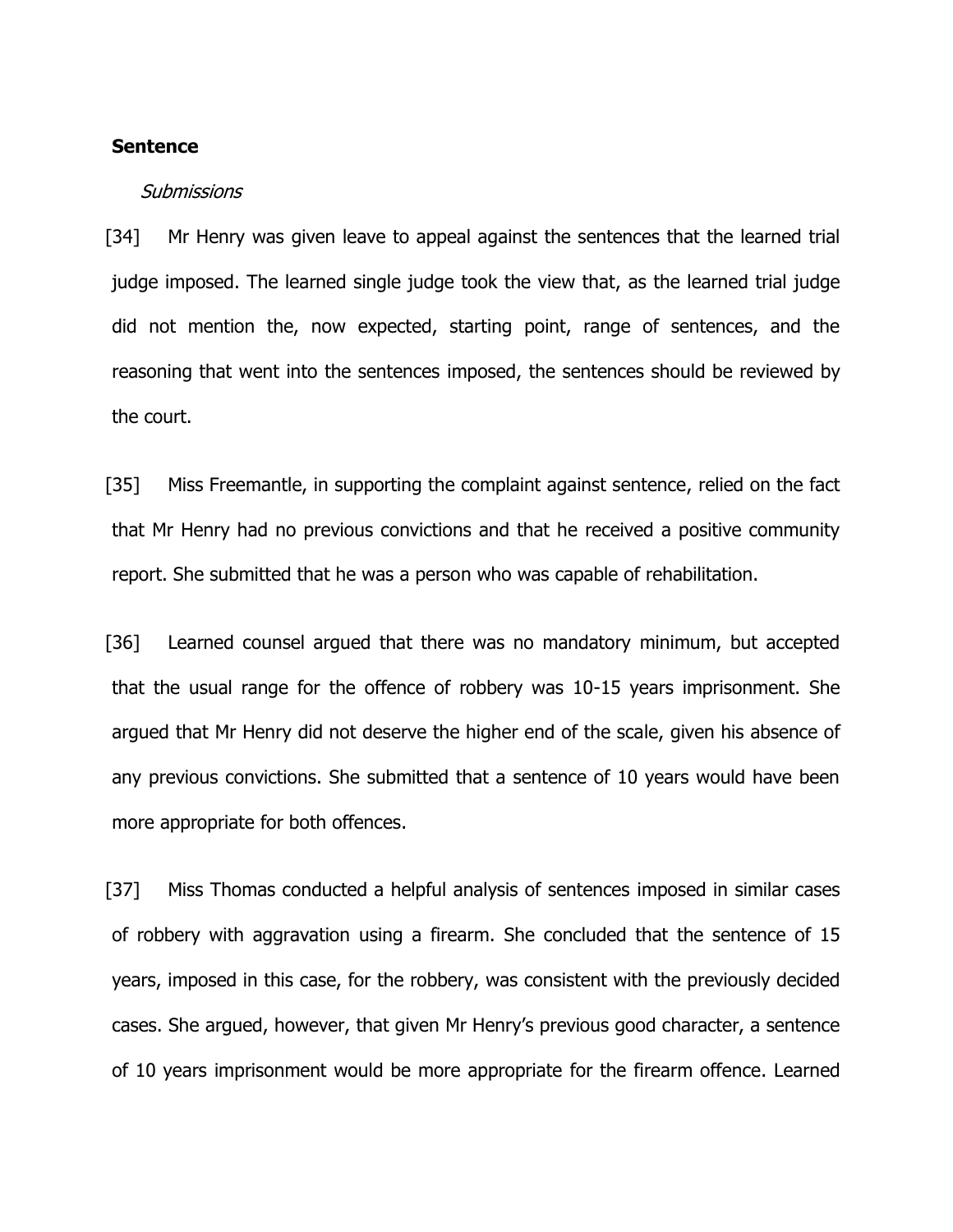counsel relied, in support of her submissions, on **R v Walter Thomas** (unreported), Court of Appeal, Jamaica, Supreme Court Criminal Appeal No 50/1999, judgment delivered 28 May 2002, **Kemar Palmer v R** [2013] JMCA Crim 29, **Jermaine Cameron v R** [2013] JMCA Crim 60 and **Joel Deer v R** [2014] JMCA Crim 33.

#### Analysis

[38] Learned counsel are correct that the sentence that the learned trial judge imposed for the offence of robbery with aggravation is consistent with the normal range of sentences imposed for that offence. In **Joel Deer v R**, Phillips JA conducted, at paragraph [12] of the judgment, an analysis of the sentences imposed in several cases involving robbery with aggravation and illegal possession of firearm. It can be gleaned from the cases, to which Phillips JA referred, that the normal sentence for illegal possession of firearm, in such cases, is 10 years, and the normal range of sentences for the offence of robbery with aggravation is  $10 - 15$  years.

[39] In the present case Mr Henry was not the actual gunman. He was, however, party to the contemptible act of pointing the firearm at Ms Calman's young daughter, and threatening to shoot her. Ms Calman is reported as having said that it was the "worst day of her and her daughter's life" (see page 3 of the Social Enquiry Report). Nonetheless, Mr Henry is said to be industrious and is well regarded among community members who know him.

[40] Based on the totality of these factors, the sentences cannot be said to be manifestly excessive. Had the firearm offence stood alone, a reduction to 10 years